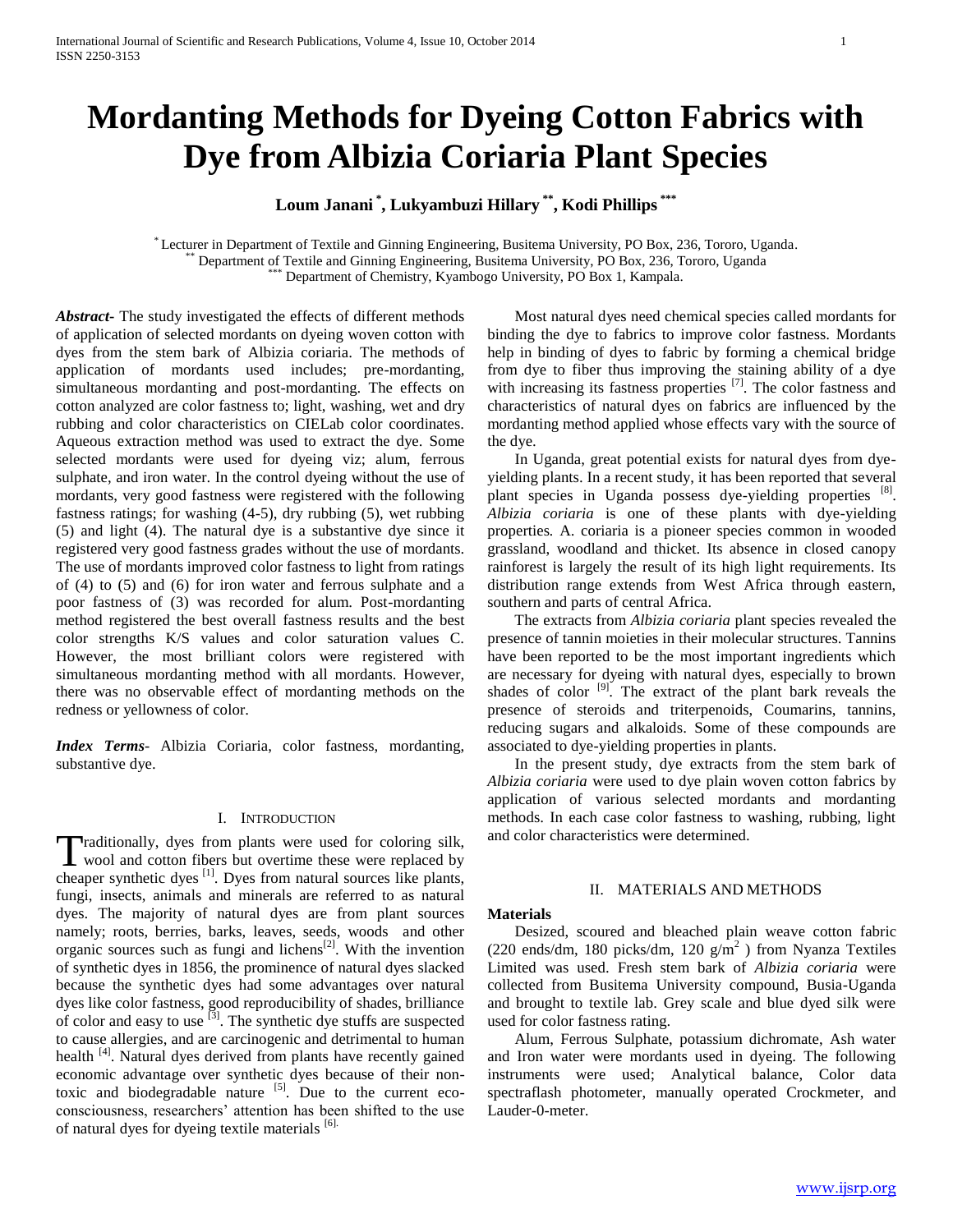#### **Fabrics pretreatment processes**

 Pieces of plain woven cotton fabrics with dimensions of (8 x 10 cm) each with an average weight of 1.41 g were scoured by washing them in sodium carbonate solution (0.5 gpl) and nonionic detergent (Tweet® 80, 2 gpl) at 50ºC for 25 minutes keeping the material to liquor ratio at 1:40. The scoured fabrics were thoroughly washed with tap water and dried at room temperature.

#### **Extraction of dye**

 Dye was extracted from dried and pulverized stem bark of *Albizia coriaria* by aqueous method. The leaves were soaked in distilled water  $(400 \text{ cm}^3)$  in a beaker for four hours. The soaked plant materials were heated at 60°C for 30 min and temperature gradually raised to boiling temperature (90°C) and maintained at the boiling temperature for one hour to yield a dye extracts. The dye extract was left to stand for 30 min at ambient temperature and filtered  $[10]$ . The colored crude dye solution  $(150 \text{ cm}^3)$  was diluted with distilled water  $(50 \text{ cm}^3)$  and immediately used for dyeing.

# **Dyeing the cotton fabrics**

 Cotton fabrics were dyed using pre-mordanting, simultaneous and post-mordanting methods.

 The scoured fabrics were soaked in clean water for 30 min prior to dyeing process.

 In dyeing with pre-mordanting method, the pretreated cotton fabrics were soaked in a solution containing 10 % on weight of fabrics (o.w.f) of a mordant, at 60°C for 30 min with material-toliquor ratio of 1:20. The fabrics samples soaked with mordant solutions were then dyed  $^{[11]}$ .

 Dyeing with simultaneous mordanting method was done by putting the pretreated fabrics in a beaker  $(250 \text{ cm}^3)$  containing 10% on weight of fabric (o.w.f) of mordant and 20% o.w.f of sodium sulphate. The pH of each dye solution were maintained between 6 and 8 with 2 - 5% w/w of acetic acid (40% solution) monitored by test papers during the dyeing process. A material to liquor ratio (LR) of 1:20 was used in all dyeing  $[12]$ . This was done separately using each of the selected mordants.

 In post-mordanting dyeing of cotton fabrics, the pretreated fabrics were dipped in a dye bath  $(150 \text{ cm}^3)$  and after 10 minutes, 20% on weight of fabric (o.w.f) of sodium sulphate was added. The dyeing was carried out for one hour at 50°C with intermittent stirring. The dyed samples were removed from dye

bath and squeezed to remove excess dye. The dyed fabrics were then soaked in a mordant solution  $(100 \text{ cm}^3)$  containing 10 % on weight of fabric (o.w.f) of a mordant at 60°C for 30 minutes with material to liquor ratio of  $1:20$  [10].

 In all the above three methods, solutions for each of the selected mordants were separately made. The dyed samples were washed with soap solution (2 gpl) at 50°C for 10 minutes, rinsed with tap water and dried at room temperature.

#### **Evaluation of color fastness**

 Wash fastness of the dyed samples were analyzed as per the standard method using a Launder-o-meter  $^{[13]}$ . The wash fastness rating was measured using standard grey scale for loss of shade depth and staining.

 Color fastness to dry rubbing and wet rubbing fastness were tested using a manually operated Crockmeter and grey scale [13]. Color fastness to light was evaluated with using MBTF Fade-ometer. The fading of each sample was observed against the fading of blue wool standards  $(1-8)^{[13]}$ .

## **Color measurements**

 Color development and dye absorption potential of cotton fabrics were evaluated in terms of CIELab color coordinates; L (lightness), a (redness or greenness of color), b (yellowness or blueness of color), C (chroma) and H (hue angle), and K/S (color strength) values  $^{[14]}$ .

#### III. RESULTS AND DISCUSSIONS

 Variable color shades were formed on the cotton fabrics dyed with extracts from the stem bark of *Albizia coriaria*. The variations in color shades were with respect to the mordants and mordanting methods employed.

#### **Color fastness of the dye without the use of mordants**

 This was a control to determine color fastness of the dye without application of any mordant. As can be noticed in **Table 1** below, color fastness on the fabrics range from very good to excellent in the range of (4-5) and (5) against grey scale standard of 1-5 for washing and rubbing and respectively. A good light fastness grade of (4) against standard blue dyed wool of 1-8 was determined.

| Wash fastness |   | Rub fastness |     |     |  | Light fastness |
|---------------|---|--------------|-----|-----|--|----------------|
|               |   |              |     | Wet |  |                |
|               | w |              | CS  |     |  |                |
| -4-5          |   |              | 4-5 |     |  |                |

**Table 1. Color fastness of the dye applied on cotton fabric without mordant**

CC=Color change, CS=Color staining

 A slight staining of grade (3-4) was determined in washing with very slight and slight dry and wet rub staining of (4-5) and (3) respectively. Generally the color fastness obtained without application of mordant is suitable for dyeing cotton fabrics. From this piece of information it can be concluded that this dye is classified as a substantive dye. "Substantive Dyes" are those that dye the fibers directly and 'Adjective dyes' are those dyes mordanted with a metallic salt [15].

 **Effects of mordants and mordanting methods on color fastness**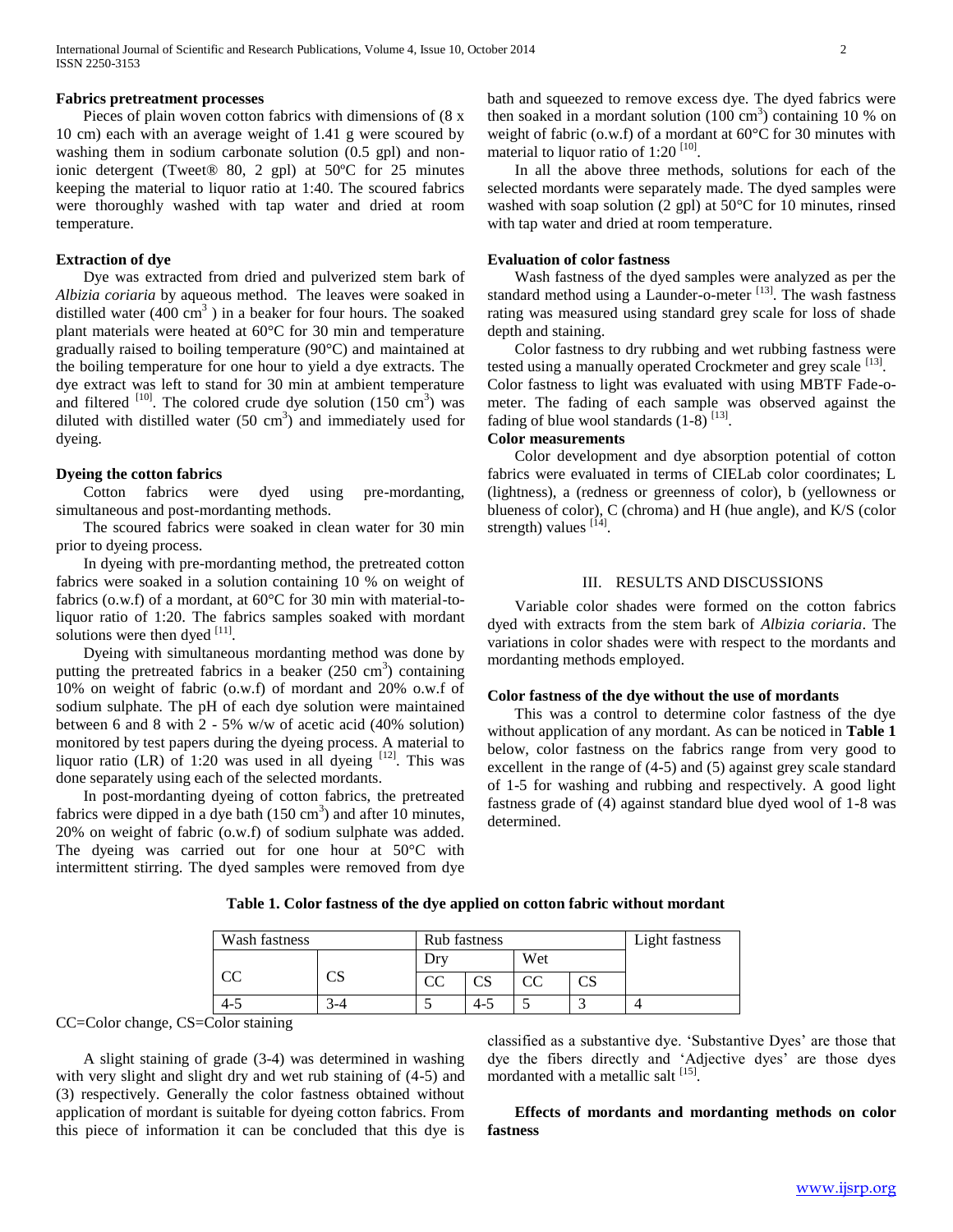In dyeing the cotton fabrics some selected mordants were used viz; alum, ferrous sulphate, and iron water. All these mordants were applied on the fabrics using pre-mordanting, simultaneous mordanting and post mordanting methods separately**. Table 2** below contains data for color fastness to washing, rubbing and light for the selected mordants using different mordanting methods. Color change and staining were determined for washing, dry and wet rub fastness.

| Mordant<br>3% Conc         | <b>Method</b><br>of<br><b>Mordanting</b> | <b>Wash fastness</b>    |                         | <b>Rub</b> fastness |               |     |                         | Light<br>fastness |  |
|----------------------------|------------------------------------------|-------------------------|-------------------------|---------------------|---------------|-----|-------------------------|-------------------|--|
|                            |                                          | cc                      | $\mathbf{CS}$           | Dry                 |               | Wet |                         |                   |  |
|                            |                                          |                         |                         | cc                  | $\mathbf{CS}$ | cc  | $\mathbf{CS}$           |                   |  |
| <b>Alum</b>                | <b>PREM</b>                              | $4*$                    | $4 - 5$                 | 5                   | $4 - 5$       | 5   | $3-4$                   | 3                 |  |
|                            | SM.                                      | $3-4*R$                 | $3-4$                   | 5                   | $4 - 5$       | 5   | $\overline{\mathbf{4}}$ | 3                 |  |
|                            | <b>POM</b>                               | $4-5W$                  | $4 - 5$                 | 5                   | $3-4$         | 5   | 3                       | 3                 |  |
| <b>Ferrous</b><br>sulphate | <b>PREM</b>                              | $4*R$                   | $4 - 5$                 | 5                   | $3-4$         | 5   | 3                       | 6                 |  |
|                            | <b>SM</b>                                | $4-5R$                  | $\overline{\mathbf{4}}$ | 5                   | $3-4$         | 5   | 3                       | 5                 |  |
|                            | <b>POM</b>                               | $4*{\bf R}$             | $3-4$                   | 5                   | 3             | 5   | $1-2$                   | 6                 |  |
| <b>Iron</b> water          | <b>PREM</b>                              | $3-4$                   | $3-4$                   | 5                   | $4 - 5$       | 5   | 3                       | 3                 |  |
|                            | <b>SM</b>                                | $\overline{\mathbf{4}}$ | $3-4$                   | 5                   | $4 - 5$       | 5   | 3                       | 3                 |  |
|                            | <b>POM</b>                               | 4R                      | $3-4$                   | 5                   | $4 - 5$       | 5   | 3                       | 5                 |  |

**Table 2: Color fastness of dyed cotton fabrics with** *Albizia coriaria* **dye using selected mordants and mordanting methods**

CC=Color change, CS=Color staining:

Remarks: \*=stronger, \*R=Stronger and Reddish, W=Weaker, R=Reddish. PREM=Pre-mordanting, SM=Simultaneous mordanting, POM=post-mordanting

 Alum mordant produced no observable change in wash and rub color fastness properties in comparison to that without a mordant but a reduced light fastness from rating (4) to (3) was recorded for all methods. The mordanting methods used had no significant effect on the color fastness properties in this case. However, there was a slight decrease in wash staining of (3-4) and (4-5) for pre- mordanting and post-mordanting methods respectively. In wash fastness with alum, pre and simultaneous mordanting recorded stronger grade (4**\***) and stronger and reddish grade of (3-4**\***R) with a weaker grade of (4W) registered for post-mordanting.

 Ferrous sulphate mordant produced a significant improvement in light fastness from moderate (4) in control to good (5) for simultaneous mordanting and very good rating (6) for pre mordanting and post mordanting. There was no remarkable change in both wash and rub fastness however, in pre-mordanting and post-mordanting methods, the shades became reddish (4-5R) and stronger and reddish (4**\***R).

 The application of iron water mordant registered a poor light fastness from moderate (4) in control to fair (3) for both pre and simultaneous mordanting. However, post-mordanting registered a good light fastness of (5). For all mordanting methods, very good dry and wet rub fastness (5) were registered the same grade as in the control experiment. Wash fastness recorded for all the mordanting methods were inferior to the very good (4-5) in control with grades of moderate (3-4), good (4) and reddish (4R) for pre, simultaneous and post mordanting methods respectively. Iron water did not have any effect on staining from the use of all the mordanting methods.

 In terms of color fastness rating obtained with the mordants used, post-mordanting method exhibited the best overall results. The mordant that recorded the best results in terms of fastness grades recorded are; ferrous sulphate, iron water, and alum in that order. The general improvement in fastness from the use of these mordants is as a result of the presence of strong metal coordination complexes formed inside the internal fiber structure between the mordant and dye fibers [16]. The iron species produced and deeper shades and alum produced lighter shades that varied with the method of application of mordant on the cotton fabrics. The deepest shades were registered with ferrous sulphate and iron water using post-mordanting method. A high quality colored fabric possesses an acceptable amount of color fastness rating of at least  $3.0$  on a five point grey scale  $[17]$ . Results of this study therefore demonstrates that dye from the stem bark of *Albizia coriaria* with light fastness rating of range (3) and (6) and wash and rub fastness grades of (3-4) and (5), meet minimum performance requirements for application on cotton fabrics.

# **Color characteristics based on CIELab color coordinates of dyed cotton fabrics.**

 The dyed fabrics were assessed for their color coordinates as reported in **Table 3** and the results are discussed with the aid of color space diagrams and surface color value graphs. Where L\*=Lightness, a\*=red-green, b\*= yellow-blue, C\*=chroma  $h^o$ = Hue angle, CV-SWL= Color value at single wave length and it is equivalent to K/S (Color strength) in terms of value.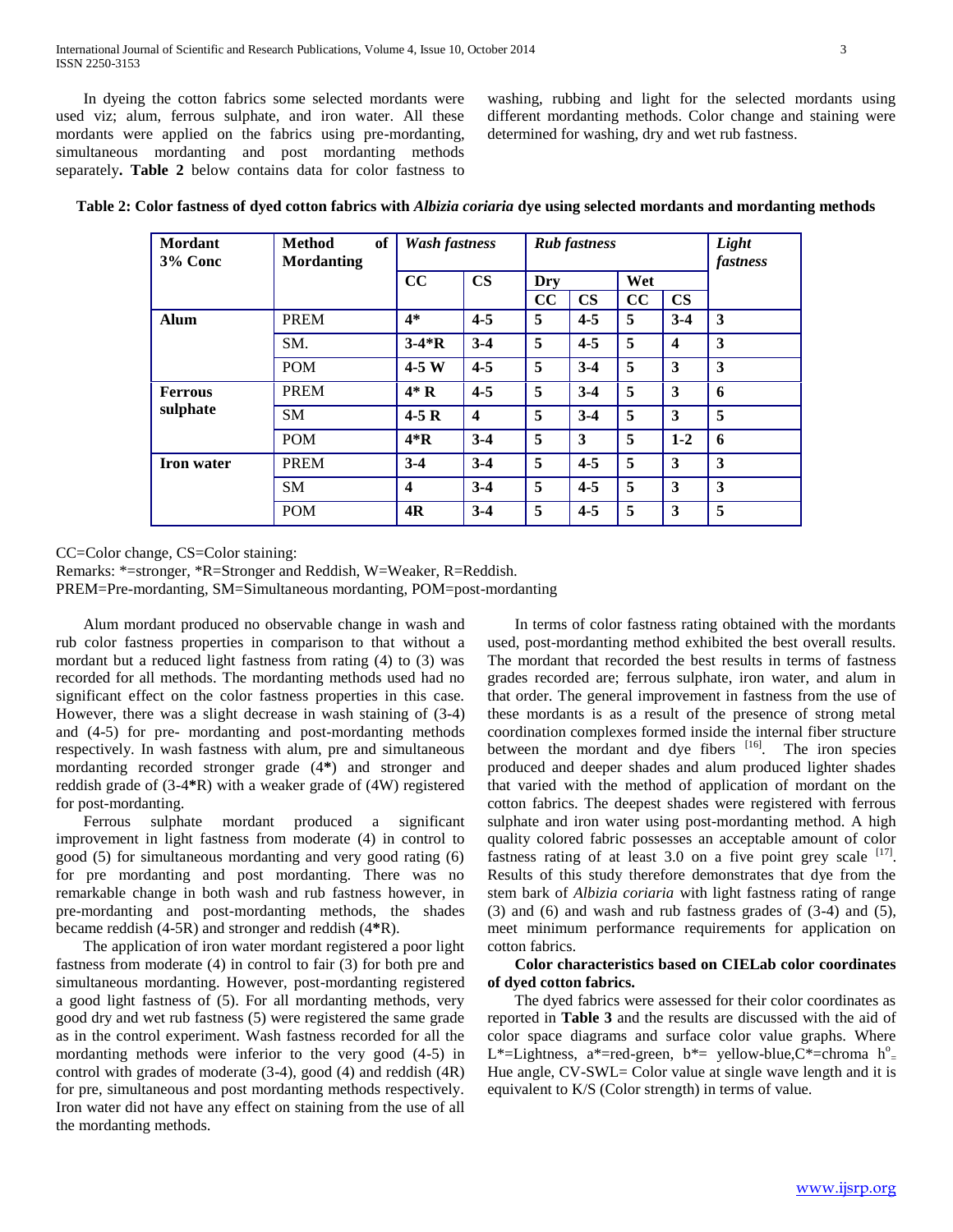PREM= pre-mordanting, SM= simultaneous mordanting, POM= post-mordanting

 As can be noticed from **Table 3** for pre-mordanting method, the color strengths (**CV**) recorded were; (3.667), (1.986), (10.06) for iron water, alum and ferrous sulphate respectively with control registering (1.995). In this case ferrous sulphate had the best color strength followed by iron water and alum had the lowest color strength falling below the control. In simultaneous mordanting methods color strength registered were (2.452), (1.825) and (8.641) for iron water, alum and ferrous sulphate respectively. Ferrous sulphate had the best color intensity followed by iron water. Alum had an inferior color strength which is even lower than the control. The post mordanting method gave the following color strength; (3.713), (1.938) and (14.99) for iron water, alum and ferrous sulphate respectively. In this case ferrous sulphate gave the highest color strength followed by iron water and alum had the lowest color strength. In all the mordanting methods alum had no positive contribution on color strength in fact its performance is below that in the control. The performance of the mordanting methods in terms of color strength is in the order; post, pre and simultaneous mordanting.Post mordanting method is therefore the method to be adopted in the application of dye from the stem bark of *Albizia coriaria* on cotton fabrics.

 Dyes from *Albizia coriaria* produced darker shades (L < 70) with ferrous sulphate and iron water in the range of  $(37.5-40.16)$ and (53.38-60.98) respectively. Alum exhibited lighter shades ranging from (67.86-70.61). With all mordants, post- mordanting method produced lower L values hence deeper shades. Color shades formed by post-mordanting exhibited the highest degree of color saturation C of  $(11.23)$ ,  $(17.97)$  and  $(22.65)$  for iron water, alum and ferrous sulphate in that order with the exception of alum where pre-mordanting had a higher value of C (18.37). The net effect of alum high value of chroma and lightness is reflected in its high brilliant appearance.

 Fabrics dyed with *Albizia coriaria* exhibited only positive "a" value for all the mordanting methods with post-mordanting of ferrous sulphate having the highest "a" value of (19.71) as shown in **Table 3**. The values of "a" and "b" placed the dyed

fabric with *Albizia coriaria* extract in the red-yellow quadrant of the color space diagram as shown in **Figure 1**.

Post-mordanting with ferrous sulphate gave the lowest hue angle h<sup>o</sup> value of (29.54) redness of color. Most mordanting methods gave hue angle  $h^{\circ} > 45^{\circ}$  implying yellowness of color. The shades are all closer to yellow than red.



**Key**

| International Journal of Scientific and Research Publications, Volume 4, Issue 10, October 2014 |  |  |
|-------------------------------------------------------------------------------------------------|--|--|
| ISSN 2250-3153                                                                                  |  |  |
|                                                                                                 |  |  |

| <b>Mordant</b>   | <b>Mordanting</b> | $L^*$ | $a^*$ | $\mathbf{b}^*$ | $\mathbf{C}^*$ | $h^0$ | $CV-$      |
|------------------|-------------------|-------|-------|----------------|----------------|-------|------------|
|                  | <b>Method</b>     |       |       |                |                |       | <b>SWL</b> |
| N <sub>o</sub>   |                   | 69.35 | 8.84  | 14.25          | 16.77          | 58.18 | 1.995      |
| mordant(control) |                   |       |       |                |                |       |            |
| Iron water       | <b>PREM</b>       | 53.41 | 3.75  | 8.59           | 9.37           | 66.4  | 3.667      |
|                  | <b>SM</b>         | 60.98 | 3.82  | 10.17          | 10.86          | 69.41 | 2.452      |
|                  | <b>POM</b>        | 53.38 | 4.07  | 10.47          | 11.23          | 68.75 | 3.713      |
| Alum             | <b>PREM</b>       | 70.61 | 6.6   | 17.15          | 18.37          | 68.96 | 1.986      |
|                  | <b>SM</b>         | 69.48 | 6.51  | 14.07          | 15.5           | 65.18 | 1.825      |
|                  | <b>POM</b>        | 67.86 | 7.27  | 16.43          | 17.97          | 66.13 | 1.938      |
| Ferrous Sulphate | <b>PREM</b>       | 37.5  | 3.47  | 7.53           | 8.29           | 65.23 | 10.06      |
|                  | <b>SM</b>         | 40.16 | 3.49  | 8.63           | 9.31           | 68    | 8.641      |
|                  | <b>POM</b>        | 6.57  | 19.71 | 11.17          | 22.65          | 29.54 | 14.99      |

**Table 3: The CIELab color coordinates of cotton fabrics dyed with crude dye extracts from** *Albizia coriaria***.**